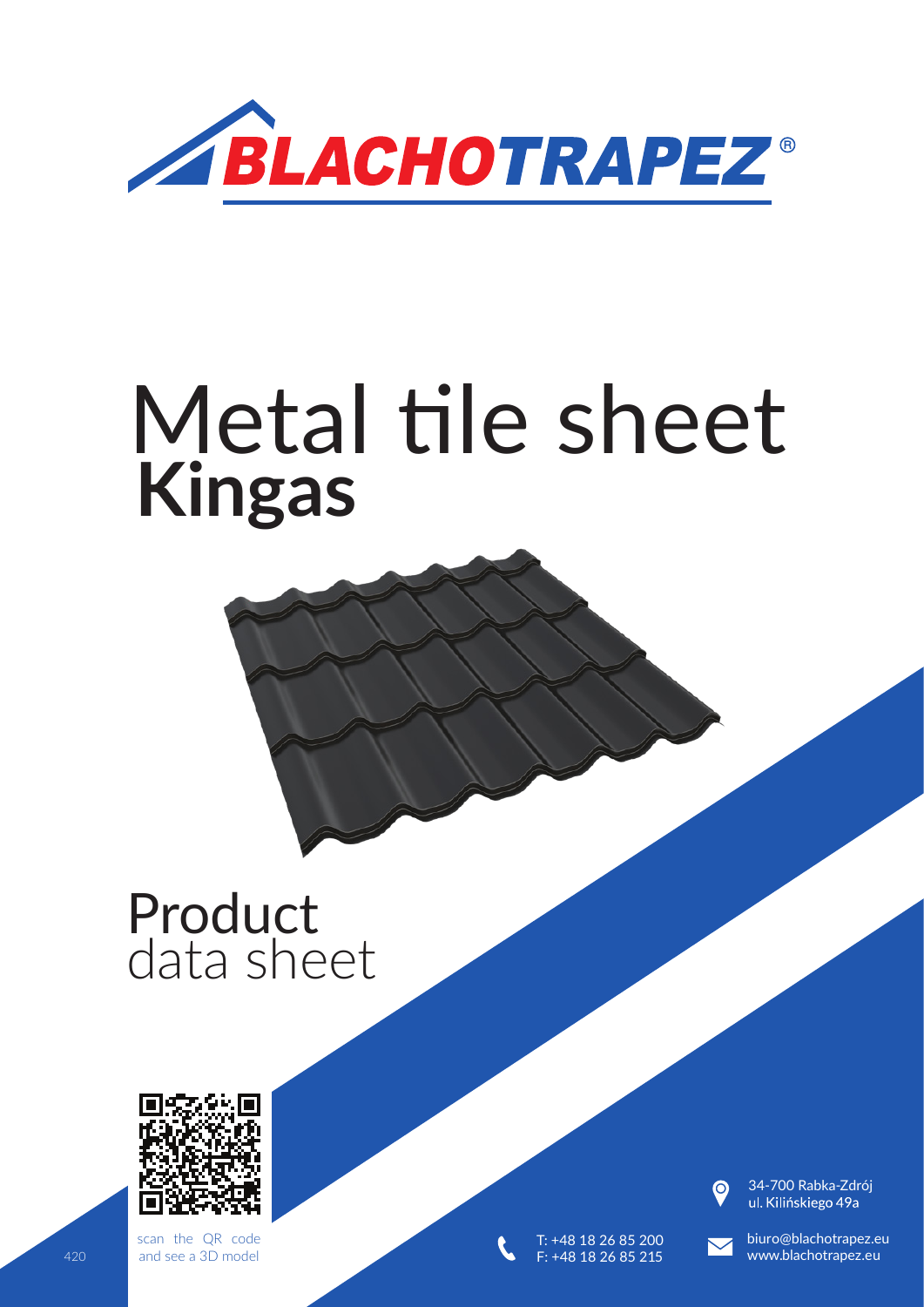

G General information

Metal tile sheets are among the most commonly used roofing materials in residential, religious, economic, and public utility buildings. Our products are formed on the model of classic tiles, and combine tradition and modernity. They are more and more often selected as permanent covering, both in new construction and renovation.

A fully-automated manufacturing process allows cutting sheet metal to a desired length. Therefore, we can implement the most unusual orders while minimizing the amount of waste. The highest quality of covering is provided by complete systems of finishing elements, flat sheets, seals and fasteners.

#### Advantages and properties

A great advantage of the tile sheet is its unique lightness. The weight of  $1m^2$  of sheet is approx. 4.5 kg, which is almost 10 times less than the weight of traditional ceramic tiles. The light covering does not excessively load and does not affect the entire structure of the building. Our metal tile sheet has a sleek look, are durable and economic.



#### Technical details

|                                                         | Total width: $\sim$ 1195 mm | Profile depth: 23 mm             |          |
|---------------------------------------------------------|-----------------------------|----------------------------------|----------|
| Effective width: $1100$ mm                              |                             | Step length - Module: 350/400 mm |          |
| Thickness of the finished product (steel): 0.5 mm       |                             | Minimum sheet length: 850/950 mm |          |
| Thickness of the finished product (aluminium): $0.6$ mm |                             | Maximum sheet length: 5750 mm*   |          |
| Height of the tile step- offset: $20 \text{ mm}$        |                             | Pitch:                           | 183.3 mm |

\* Blachotrapez is not responsible for mechanical damage caused during transport in sheets longer than the ones recommended in the Technical Specifications of the Profile. Ordering sheets longer<br>than recommended increases t expansion of the material under the influence of temperature amplitude.







T: +48 18 26 85 200 F: +48 18 26 85 215



biuro@blachotrapez.eu www.blachotrapez.eu